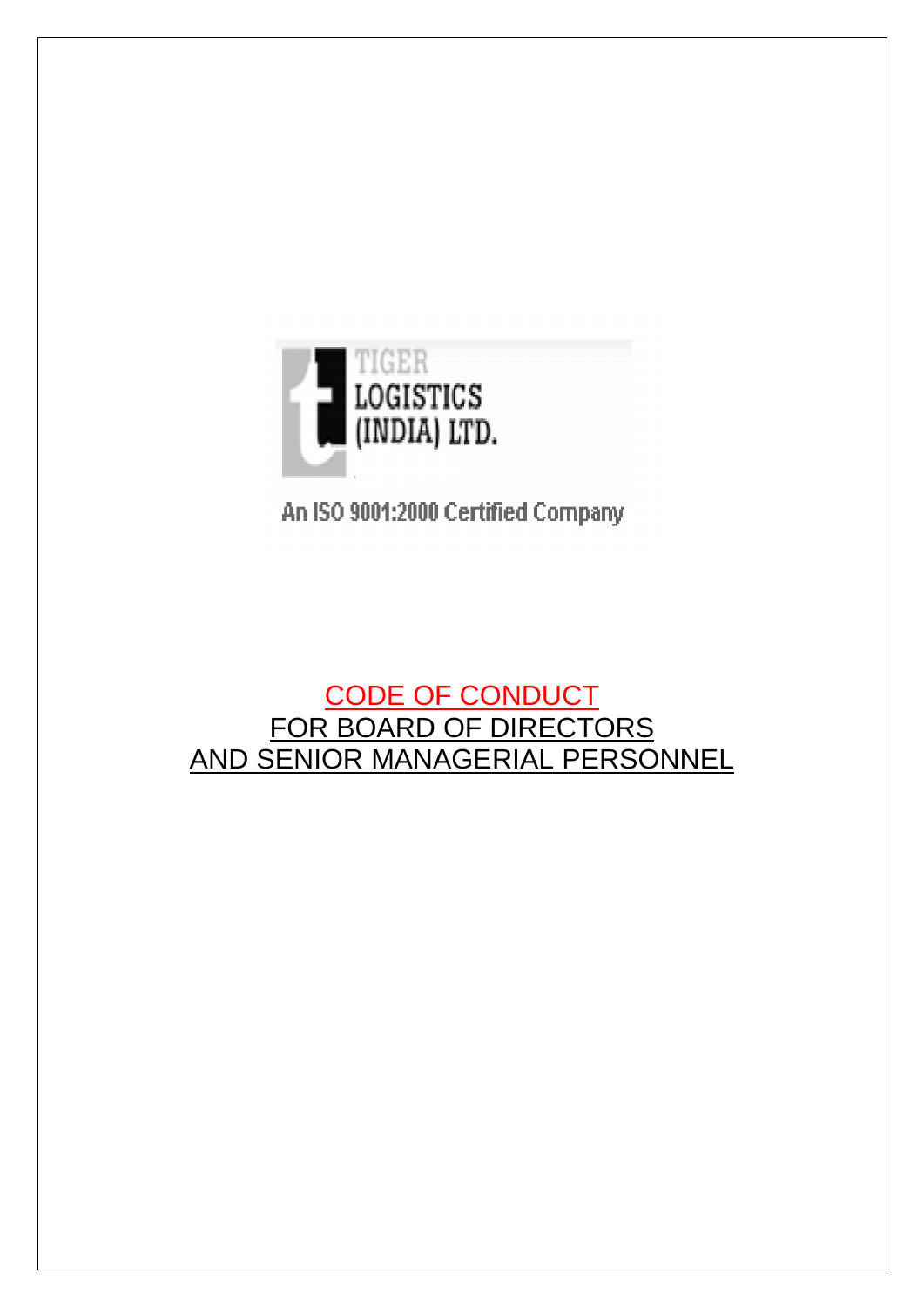## **INTRODUCTION:**

Tiger Logistics (India) Limited is committed to conduct business in accordance with the highest standards of business ethics and complying with applicable laws, rules and regulations.

The Company believes that a good Corporate Governance Structure would not only encourage value creation but also provide accountability and control systems commensurate with the risks involved.

This Code of Conduct (the "Code") has been framed under the Listing Regulation with the Stock Exchange and as amended from time to time by the prescribed authorities of India.

The Code shall come into effect from the date of its adoption by the Board of Directors at their duly convened and constituted meeting.

## PREAMBLE:

This Code sets forth legal and ethical standards of conduct for Directors and Senior Managerial Personnel (it includes all members of core management team one level below the executive Directors and all the functional heads,) of Tiger Logistics (India) Limited (the "Company") and ensures compliance with legal requirements under the Listing Regulations. The Company seeks:

- (a) Honest , fair and ethical conduct
- (b) Confidentiality of Information
- (c) Ethical handling of conflicts of interest between personal and professional relationships;
- (d) Legal Compliances
- (e) Protection and Proper Use of Corporate Assets and resources
- (f) The prompt Internal Reporting to an appropriate person or persons identified below of violations of this Code.
- (g) Accountability for Adherence to this Code

Directors and Senior Managerial Personnel must conduct themselves accordingly and not to indulge in improper behavior or moral turpitude.

## **1. HONESTY, INTEGRITY AND ACCOUNTABILITY**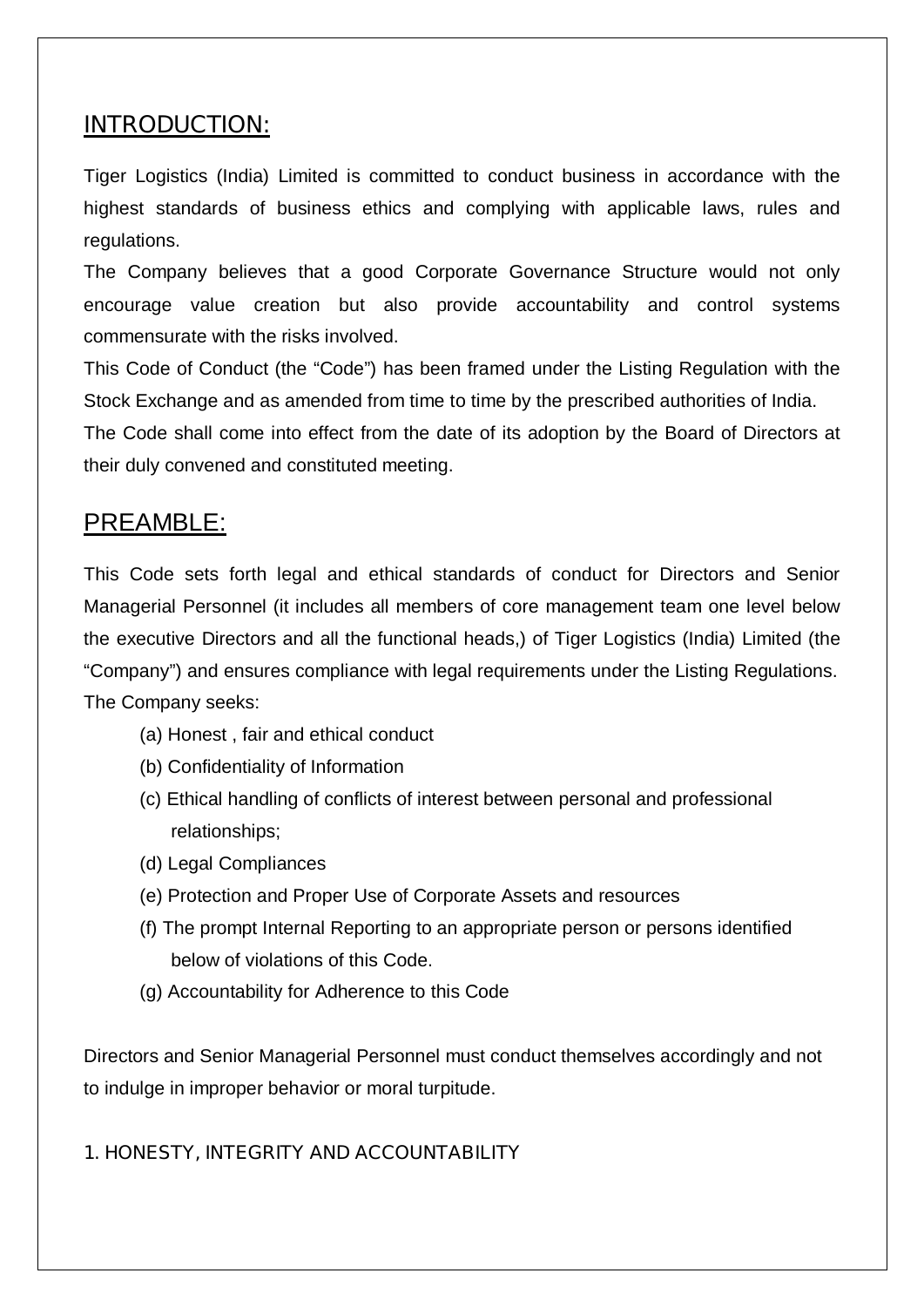Honesty, Integrity, transparency, trust and accountability all are part of the core belief of each & every activity at Tiger logistics which has been the continuing basis of its growth and all-round development.

This Code of Conduct is a statement of the Company's commitment to integrity and high ethical standards moreover code of conduct define the acceptable and non-acceptable behavior of all employees.

Obtaining of material information through unethical means, possessing trade secret information without the prescribed authority consent, or inducing such disclosures by past or present employees of other companies is prohibited.

All our Directors and Senior Managerial Personnel should possess highest personal and professional Ethics, Integrity and Values along with accountability. They should be able to balance the legitimate interests and concerns of all Company's stakeholders in arriving at a decision, rather than advancing the interest of a particular constituency.

We are required to outperform our competition fairly and with integrity. We seek competitive advantages through superior performance and never through unethical or illegal business practices.

## **2. CONFIDENTIALITY**

"Confidential Information" refers to any material information which is non – public in Nature or unpublished price sensitive information which may force others to change the mind set.

. Any information concerning the Company's business, its customers, suppliers etc., which is not in the public domain and to which the Director and Senior Managerial Personnel has access or possesses such information, must be considered confidential.

Such information shall include but is not limited to:

- v Any improvements and innovations, whether patentable or copyrightable or otherwise.
- v Methods, processes and techniques.
- v Personnel data (Management or otherwise).
- $\vee$  Financial, pricing and accounting data.
- v Clients data or any material information related to proposed or past clients.
- v Results of regulatory inspections/audits
- v Business plans and updates to business plans
- v Potential acquisitions, licenses or other business deals
- v Potential equity interests
- v Regulatory filings and approval data
- $\vee$  Marketing and sales information

Apart from Statutory disclosures and other disclosure with Board consent any disclosure of confidential information about the company's business, whether intentional or accidental, can adversely affect the financial stability and competitive position of Tiger Logistics. Hence, disclosure of any such information is prohibited.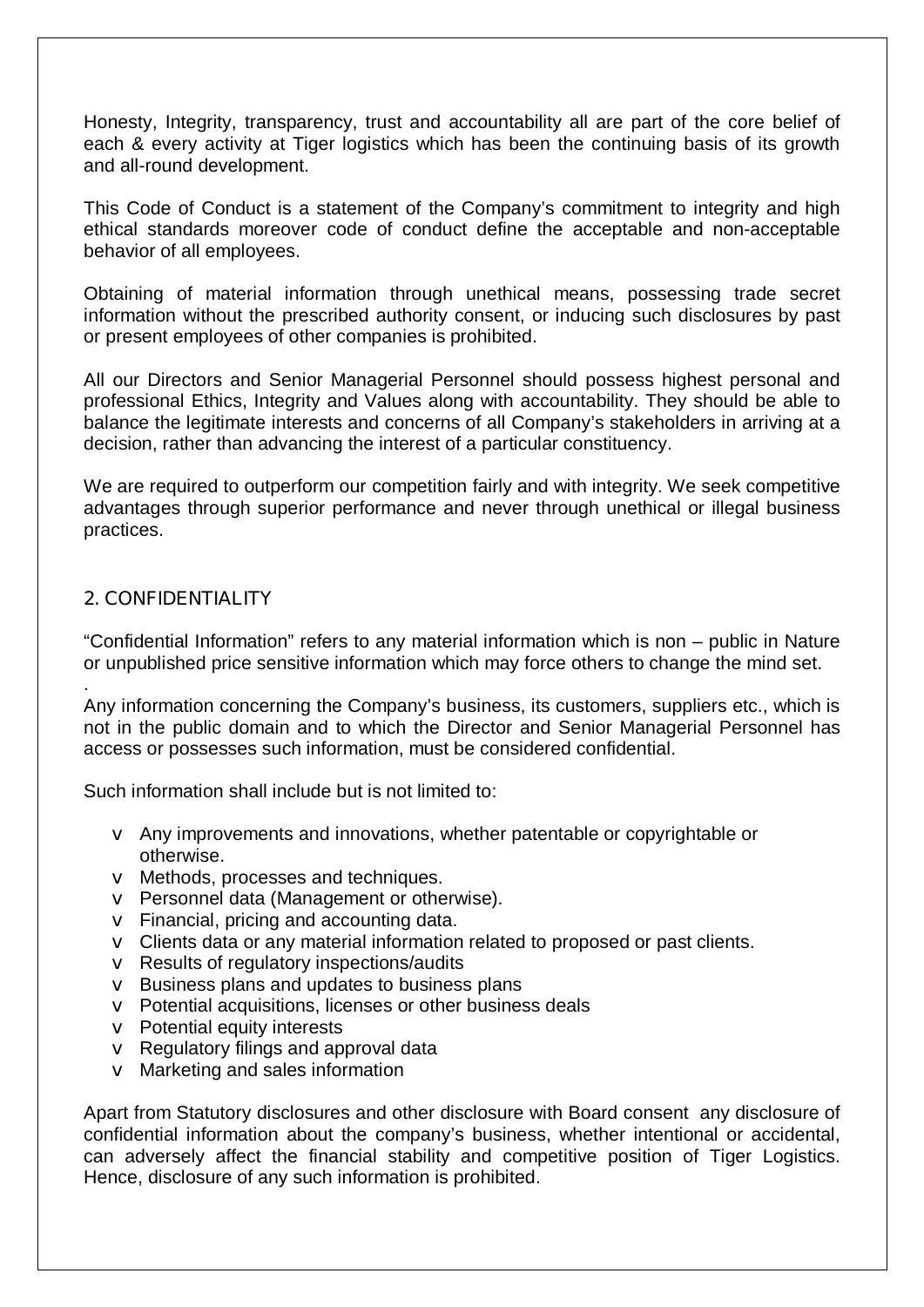Disclosure of any information on proceedings of Board Meetings/Committee Meetings Internal Meetings, and disclosures of forward-looking statements is prohibited. In case any such disclosure has to be made it has to be approved by the Management and shall be combined with cautionary statements, wherever required.

## **3. LEGAL COMPLIANCE**

The Directors and Senior Managerial Personnel are responsible for Company's adherence to statutory and legal/regulatory requirement(s) as applicable to the business of the Company and also monitor company's compliance with the Corporate Governance Regulations. They must, from time to time, recommend to the Board any suggestions for all such matters and on any corrective measures to be taken. The Directors and Senior Managerial Personnel should also ensure company's compliance with the Listing and other legal requirements relating to financial statements.

The Company cannot accept practices which are unlawful or may be damaging to its reputation. The Directors and Senior Managerial Personnel shall extend full cooperation to regulatory authorities, and disclose information as may be required.

In the event the implication of any law is not clear, the Company's Legal Department or compliance officer shall be consulted for advice.

## **4. CONFLICTS OF INTEREST**

A conflict of interest exists where the interests or benefits of one person or entity contradict or litigate with the interests or benefits of the Company.

The following pertains to all conflicts of interest other than those relating to transactions between Tiger Logistics (India) Limited and its affiliates/subsidiaries.

Conflicts of interest is said to arise in the following circumstances:

- v Personal or family financial interest has an influence on the work for the company.
- v There exist possibilities where the personnel's decisions or work may be based on influential factors like gifts, loans or unusual hospitality which confines him/her from fulfilling his/her duties and responsibilities towards the company objectively and effectively.

Duties and responsibilities of the Directors and Senior Managerial Personnel with regards to conflicts of interest: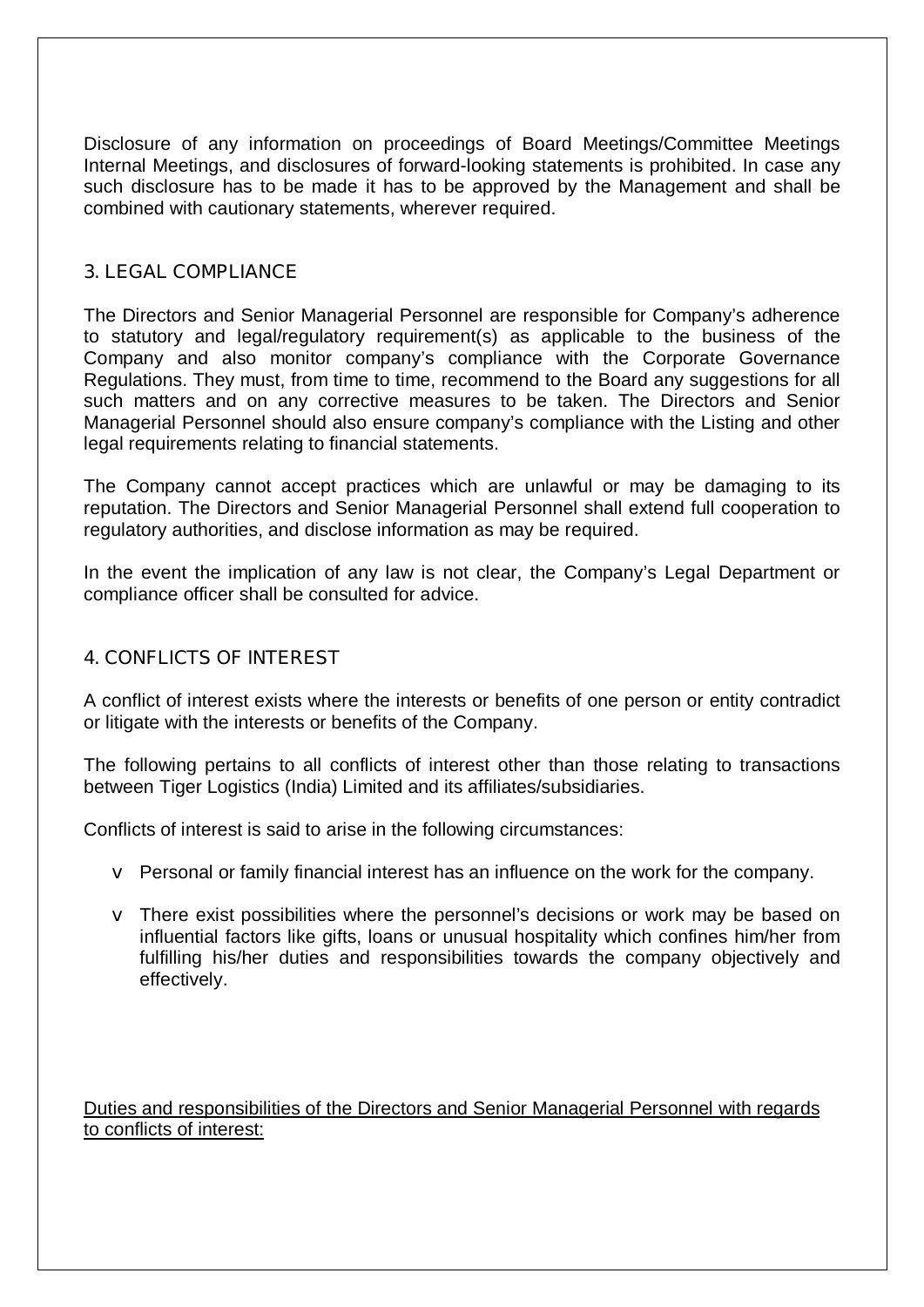- $\vee$  It is the duty of a Director and Senior Management, while dealing on behalf or with the Company, to avoid any influences that interfere in abiding with their responsibilities towards the company and to disclose actual or any apparent conflicts of interest immediately.
- $\vee$  They shall always put the interest of the Company before their personal interests.
- v They are prohibited from accepting simultaneous employment or any favors from any of the suppliers, customers, developers or competitors of the Company, or from taking part in any activity that enhances or supports a competitor's position.
- v Creating or selling any product or services that compete with the company shall be considered to be against the policy of the Company.
- $\vee$  They shall be abstained from discussion and voting on any matter in which they have or may have a conflict of interest
- $\vee$  It is responsibility of the individual to disclose any material transaction or relationship that gives rise to or reasonably could be expected to give rise to a conflict of interest to the Compliance Officer.

The Board of Directors or any authorized Director shall be responsible for determining whether such transaction or relationship constitutes a conflict of interest.

To list and clearly define all the circumstances/situations giving rise to conflicts of interest is not possible as it varies from situation to situation, so if one has any question or doubt for that matter, one shall consult with the Compliance Officer.

#### **5. USE OF COMPANY'S ASSETS AND NAME**

 Proper care should be exercised to ensure that the use of Company's assets is reasonable and there is no wastage. It is the responsibility of the Directors and Senior Managerial Personnel to protect the assets and proprietary information of the Company and ensure that the same are used only for business purposes of the Company. Any suspected incident or fraud or mismanagement of the assets of the Company should be immediately reported to the Chairman or Managing Director or Company Secretary of the Company.

Under no circumstances they should misuse Company's facilities which include tangible assets as well as intangible assets such as systems, proprietary information, intellectual property, and relationships with the clients. The use of Company's name, property and trademark should be strictly for the Company's business purpose and shall not, under any circumstances, be used for their personal interest.

It must be ensured that the equipment/ facilities/ amenities provided to them by the Company for discharge of their duties in terms of their employment are used with proper care and diligence and return the possession thereof upon their resignation, termination or retirement from the services of the Company, as the case may be.

#### **6. GIFTS AND DONATIONS**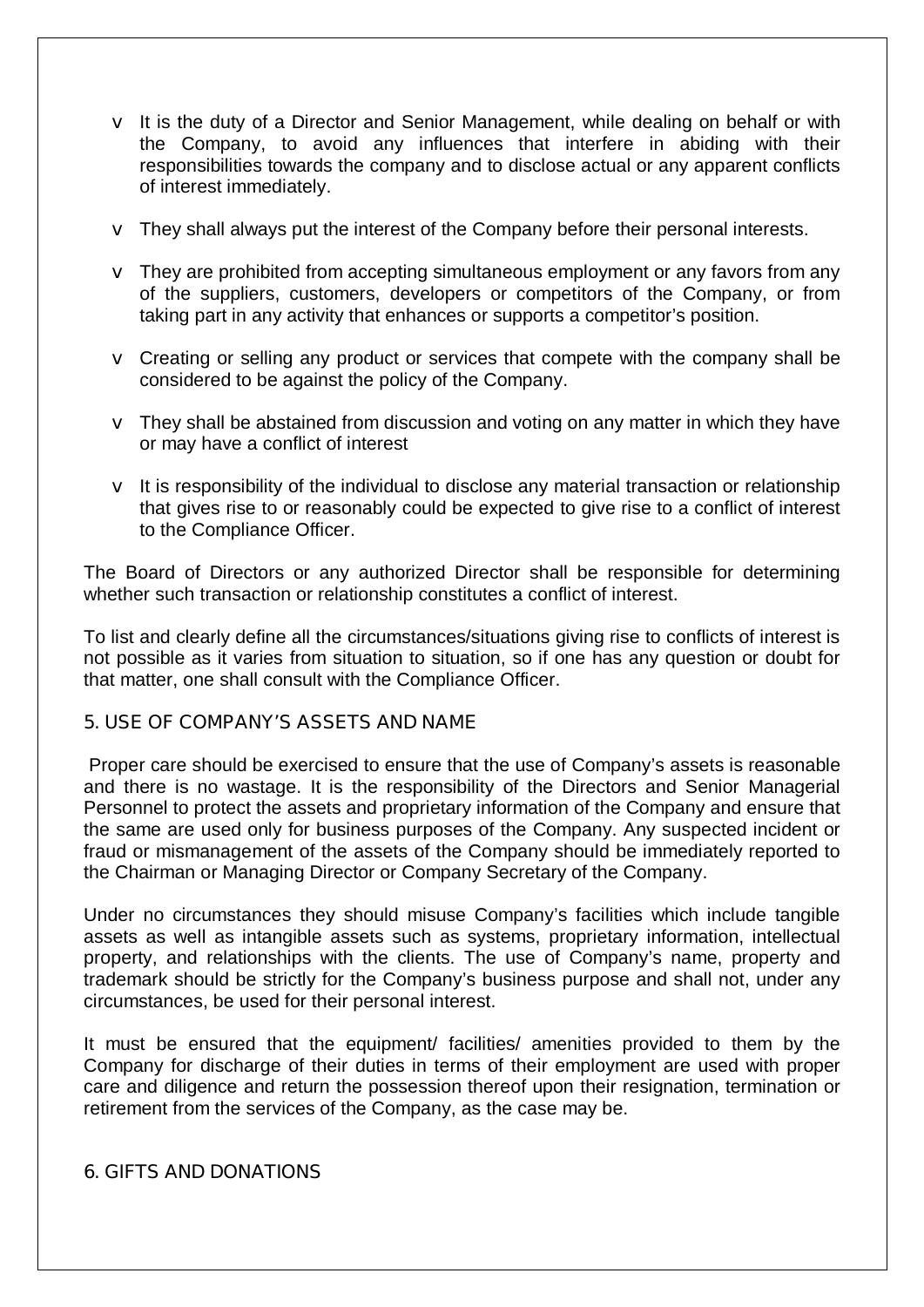Any form of gifts or personal favors from the suppliers and to the customers should not be entertained or be offered as the case may be, as the same shall be considered to be violating the policies of the Company. Acceptance or Offering of any such gifts and donations leads to unfair trade practices and will be considered to be highly unethical.

The Directors and Senior Managerial Personnel should be careful that this rule is not violated by anyone as its violation shall be considered as unlawful and illegal and will have an adverse effect on the financial status and reputation of Tiger Logistics.

The Company shall cooperate with governmental authorities in efforts to eliminate all forms of bribery, fraud and corruption. **The Company shall not be liable to any obligations arising as a result of any such serious breach of discipline and the recipient or provider of any gifts shall be held personally liable for such act.** Information about any such acts should be immediately reported to the Chairman or the Compliance Officer or Company secretary.

It shall be noted that this does not restrain from acceptance of gifts of items which are customary in nature or associated with festivals provided full disclosure of the same is made. Also, accepting or offering courtesies or invitations to social or sports events which are considered customary and are in keeping good business ethics so long as no obligation is involved shall not be considered to be against the policy.

#### **7. REPORTING OF ILLEGAL ACT OR MISCONDUCT**

The Directors & Senior Managerial Personnel are considered to be the first line of defense against civil or criminal liability and unethical business practice. They should observe or become aware of any illegal, unethical or otherwise improper conduct. Any act which could have an impact on the reputation of the Company, whether by an employee, supervisor, client, consultant, agent, supplier or other third party, they must promptly notify the same to the Chief Executive.

Every employee of Tiger Logistics shall, without fear of retaliation, make a protected disclosure under the whistleblower policy of the Company, when she / he becomes aware of any actual or possible non-adherence or violation of laws, rules, regulations or unethical conduct or an event of misconduct, act of misdemeanor or act not in the Company's interest.

#### **8. SUSTAINABLE DEVEOPMENT**

The Company believes in sustainable development and is committed to be a responsible corporate citizen for the development of society, Moreover tiger logistics is creating awareness in the society at large to save tigers.

To achieve this objective, the business and operations of the Company shall be conducted in an environmentally friendly manner and provide a safe and healthy working environment to its employees. Particular attention should be paid to training of the employees to increase safety awareness and adoption of safe working methods, particularly designed to prevent serious accidents. It is the responsibility of all Directors and Senior Managerial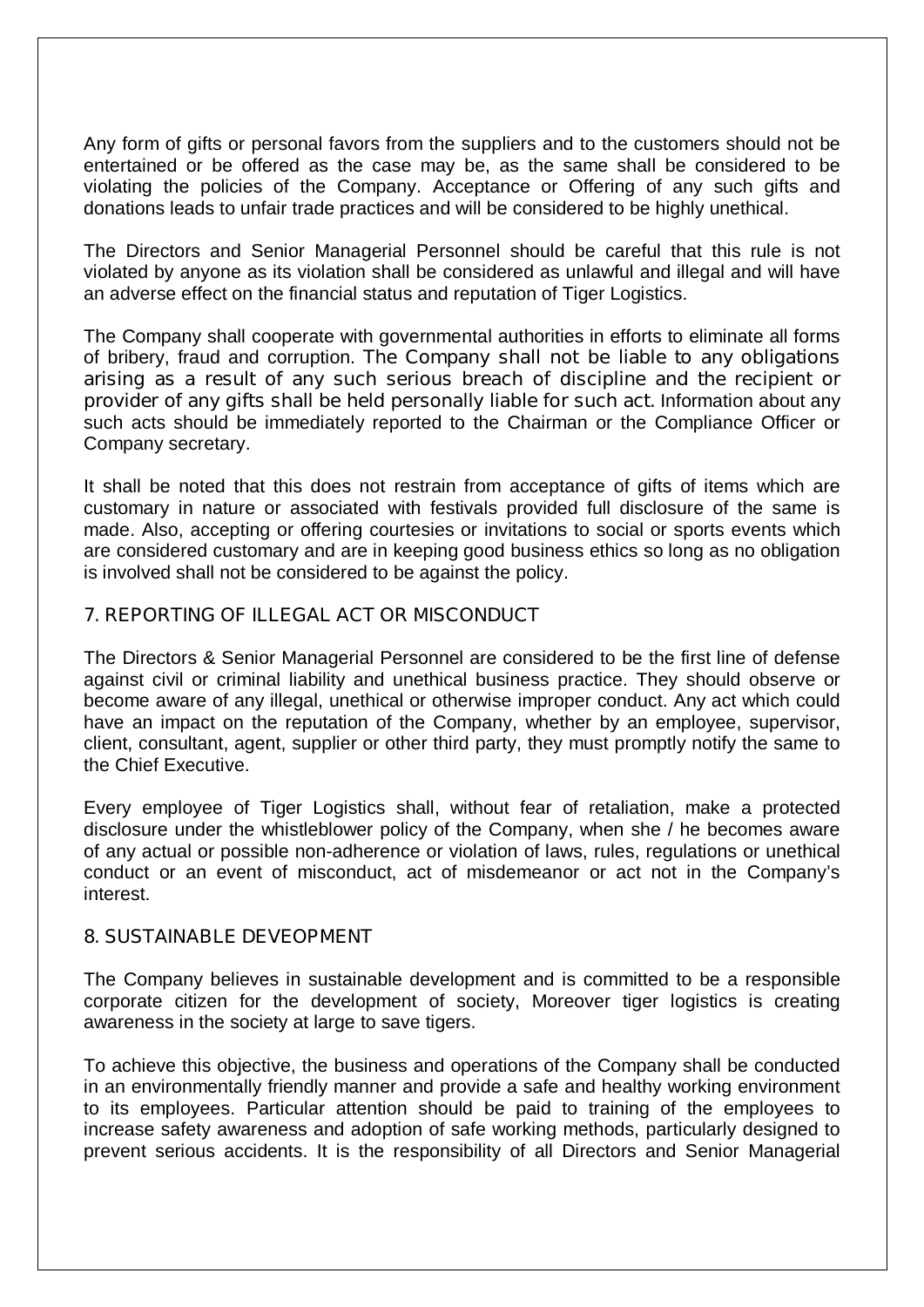Personnel to ensure compliance with all applicable environmental, safety and health laws and regulations and internal policies.

## **9. INSIDER TRADING GUIDELINES**

The Insider Trading Guidelines of the Company is as per the requirements for compliance with SEBI (Prohibition of Insider Trading) Regulations, 1992. As per the guidelines the Directors & Senior Managerial Personnel and all those third parties, who are in possession of any confidential information and any non –public information of the Company, shall not, under any circumstances, use it for their personal gain or share it with any outsider who is not entitled to receive such information. Non compliance with the Insider Trading Guidelines could seriously affect the competitiveness and the financial status of the Company. The directors are responsible for maintaining and implementing such system that no material information about the Company is leaked out under any circumstances.

Strict action will be taken against anyone who is found guilty of violation of Insider Trading Guidelines and non compliance with this Code irrespective of their designation and position in the Company.

## **10. ADHERENCE WITH THE CODE OF CONDUCT**

The Directors and Senior Managerial Personnel should abide by the duties and responsibilities as mentioned in this code and the code must be taken seriously by all the concerned persons as it is important to the Company. The Code does not specifically address every potential form of unacceptable conduct, and it is expected that Directors / Management Personnel will exercise good judgment in compliance with the principles set out in this Code.

The directors and Senior Managerial Personnel must ensure that there are no violations of this code and if any violations do take place, disciplinary action, as deemed suitable by the Company, shall be taken.

The Directors and Senior Managerial Personnel shall affirm compliance with this Code on an annual basis.

## **11. WAIVER OF THE CODE, AMENDMENTS AND MODIFICATIONS**

This code is subject to changes as per the applicable legal amendments and requirement as per the stock exchange's regulations. The company has the right to amend, alter, modify and terminate this code without giving any reason or in some particular exceptional case along with notice. The Company shall make public disclosure as and to the extent required by applicable laws, rules and regulations, of amendments of this Code.

The Board shall not grant waivers to this Code. However, the Company may waive any one or more of the provisions of the code for any Key managerial personnel subject to approval of board of directors of company.